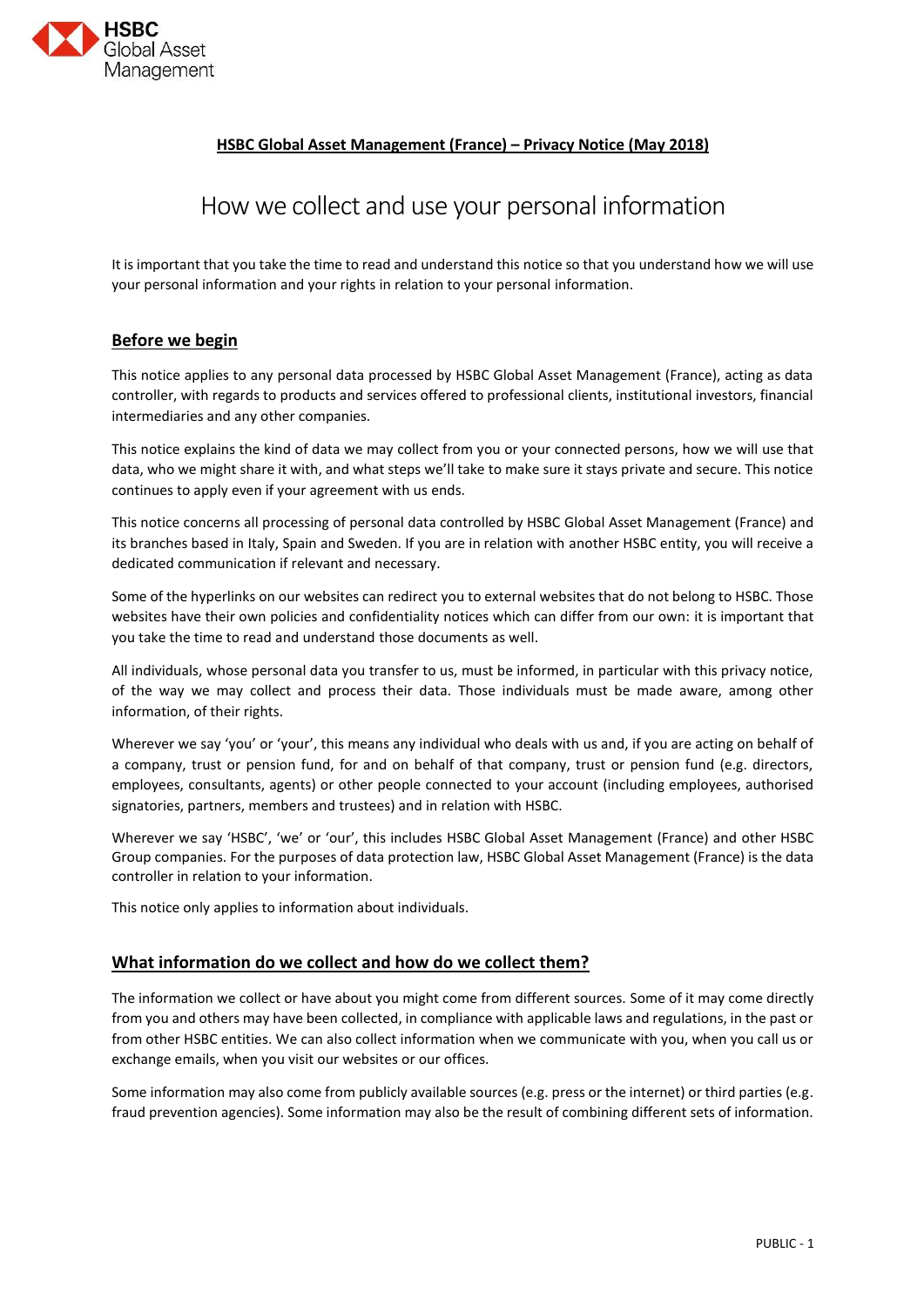

#### **Information that you provide to us may include:**

- $\circ$  information concerning your identity (e.g. name, date and place of birth, signature, or identification information);
- o contact information such as your postal address, email address, phone numbers;
- $\circ$  information that you give us when entering into an investment management agreement with us, applying for shares or units in any fund, or by communicating with us, whether face-toface, by phone, e-mail, or otherwise.

## **Information we collect or generate about you may include:**

- client relationship information, transactions information and other financial information;
- o geographic information;
- $\circ$  information included in relevant customer documentation (e.g. record of advice) and other comparable information;
- o marketing and sales information, such as details of the advice and services you receive;
- o cookie information*.* [We use 'cookies' and similar technologies on websites and in emails to recognise you, remember your preferences and show you content we think you're interested in and this may include collecting information about you. Please see our cookie policy [\[here\]](http://www.assetmanagement.hsbc.co.uk/en/individual-investor/cookie-policy) for more details about how we use cookies**;**
- $\circ$  information linked to our internal investigations and diligences, in particular those made in relation to the rules on asset freeze, sanctions, the fight against money laundering and terrorism financing and any information linked to the controls made on our communication tools;
- o records of communications between you and us, including telephone conversations and e-mail communications;
- $\circ$  information we need to comply with our legal and regulatory obligations including data relating to your financial transactions and all information necessary to detect suspicious or abnormal activities linked to you or persons related to you.

## **Information we obtain from other sources may include:**

o communications information (e.g. email information, third party information, chat information, instant messages, corporate and media broadcasts, disputes / litigation, correspondence between solicitors and stakeholders and transcripts or minutes).

# **How do we use your information?**

We will process your personal data based on one or several of the following lawful reasons:

- o you have provided us with your consent for the processing of your personal data for one or more specific purposes;
- o processing is necessary for the performance of a contract to which you and we are party or in order to take steps, at your request, prior to entering into a contract;
- $\circ$  processing is necessary for compliance with a legal or regulatory obligation we are subject to;
- o processing is necessary to protect our legitimate interests (such as relationship between you and us, fraud prevention, marketing purposes, network and information security);
- o processing is necessary to preserve the public interest.

We will process your personal data for several purposes, including to:

- ensure the defence of our rights and compliance with all our legal and regulatory obligations;
- detect and prevent fraud and money laundering;
- provide you with information, products and services you may request from us;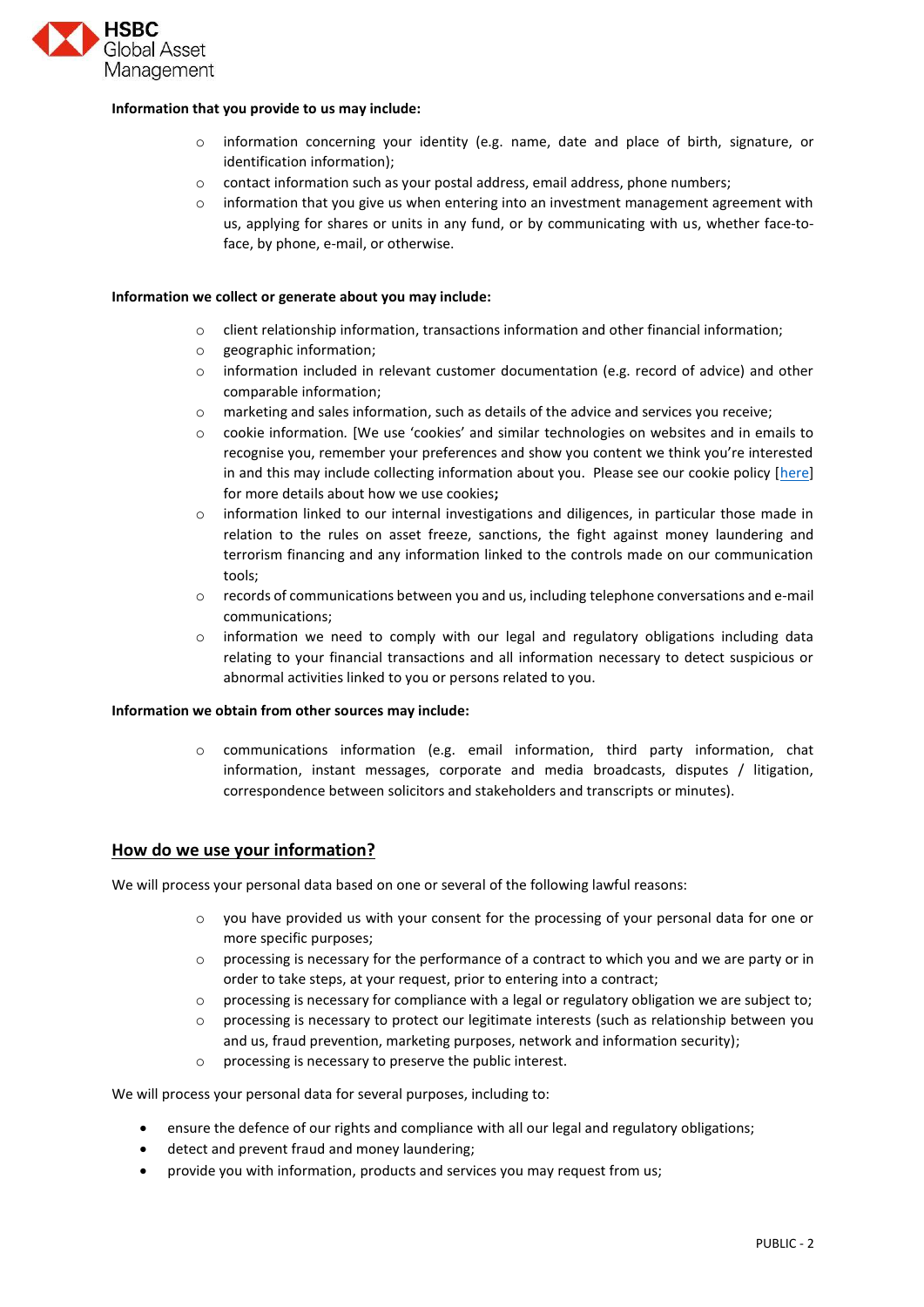

- manage our relationship with you including (if you agree or unless you tell use otherwise) telling you about our products, or carrying out market research;
- manage our internal operational requirements for risk management, system or product development and planning, insurance, audit and administrative purposes.

## [*See Appendix 1*]

#### **Compliance with our legal and regulatory obligations**

We process your personal data in order to comply with any legal and regulatory obligations and as the case may be share them with a regulator or a public authority but always subject to applicable laws. The purpose of this processing is to detect and prevent any offense or financial crime (including terrorism financing and money laundering) and is based on a legal obligation.

#### **Tracking or recording what you say or do**

We may record and keep track of conversations you have with us - including phone calls, face-to-face meetings, letters, emails, live chats, video chats and any other kinds of messaging in order to use these recordings to check your instructions to us, assess, analyse and improve our service, train our people, manage risk or to prevent and detect fraud and other crimes. We use closed circuit television (CCTV) in and around our offices for security purposes and so we may collect photos or videos of you, or record your voice through CCTV.

#### **Marketing and market research**

We may use your information for marketing purposes and we will do this on the basis that it is in our legitimate interest. With your freely-given permission, we may send you marketing messages by email, text, phone, sms or secure messages with information about our products and services. Should you decide not to give your consent or provide your personal data for marketing purposes, there will not be any consequence. You can tell us at any time if you would like or no longer like to receive marketing information by contacting us using the contact details set out in 'More details about your information' section below, or whenever you apply for products and services. You can withdraw your consent also selectively (e.g. by telling us that you wish to receive no more telephone calls, but you wish to continue receiving communications by email, text, sms or secure messages). If you ask us not to send you marketing information, it may take us a short period of time to update our systems and records to reflect your request, during which time you may continue to receive marketing information. Even if you tell us not to send you marketing information, we will continue to use your contact information to provide you with important service information, such as changes to your terms and conditions and fund reporting, or where we're required to do so by law.

## **Who do we share your information with?**

We may transfer and disclose your information to:

- other HSBC group companies and any sub-contractors, agents or service providers who work for, or provide services to, us or other HSBC group companies (including their employees, sub-contractors, directors and officers);
- anyone who deals with us in relation to your investment and agreement with us (e.g. financial adviser), the people you make payments to, your beneficiaries, intermediary, correspondent and agent banks, clearing houses, clearing or settlement systems, market counterparties, upstream withholding agents, swap or trade repositories, stock exchanges, and any companies you hold securities in through us (e.g. stocks, bonds or options);
- other financial institutions, fraud prevention agencies, tax authorities, trade associations;
- any person, company or other entity that has an interest in or takes on the risk in relation to or in connection with the products or services that we provide to you;
- any prospective or new HSBC companies (e.g. if we restructure, or acquire or merge with other companies) – or any businesses that buy part or all of any HSBC company;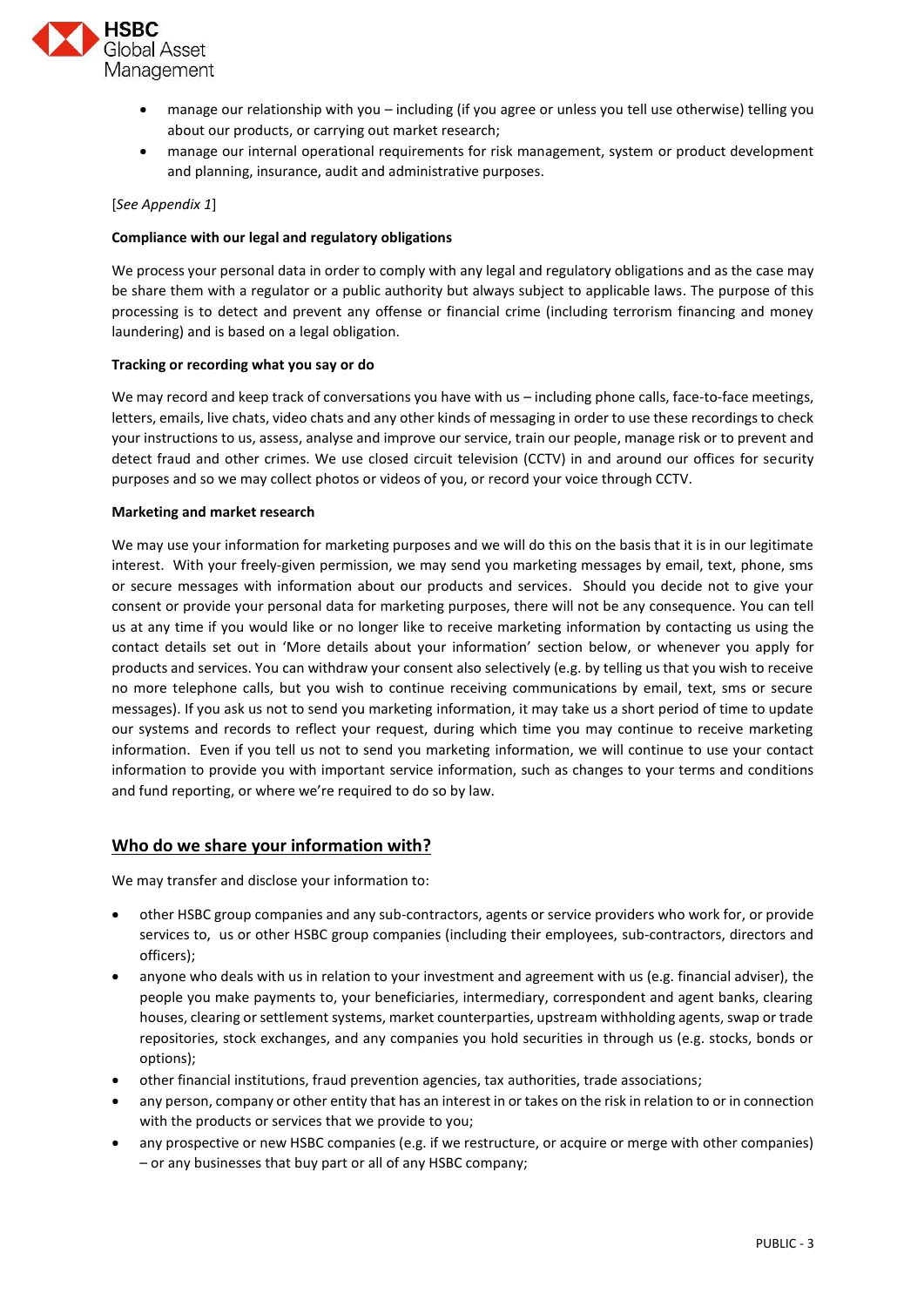

- to auditors, regulators, TRACFIN, Banque de France or dispute resolution bodies and to comply with their requests;
- other companies who do marketing or market research for us;
- if there's a dispute over a transaction, anyone else who's involved;
- law enforcement, government, courts, regulators or public administration and authorities.

## **Transferring your information overseas**

Your information may be transferred to, and stored at, a destination outside the European Union ("**EU**"), including locations which may not have the same level of protection as France, Italy, Spain, Sweden or the European Union, for personal information. We will transfer your information in this way only to perform our contract with you, to fulfil a legal obligation, to protect the public interest and/or to protect our legitimate interests.

Where we transfer your information outside the EU, we will always ensure that it is protected. To do so, we will implement safeguards, such as encryption and contractual arrangements including the EU model clauses, for all transfer of personal data. However, we may transfer your personal data to third countries which have not been recognised, by the European Commission, as providing an adequate level of data protection.

You can obtain more details of the protection given to your information when it is transferred outside the EU by contacting us in accordance with the "More details about your information" section below.

# **How long do we keep your information?**

We will keep your personal data as long as you use our services and platforms (such as our website). We may also continue to hold onto your data, once you have stopped using our services and platforms, in particular to comply with applicable laws and regulations, to protect our legitimate interests or assert our rights. We will not keep them longer than necessary and, as required by applicable laws and regulations, we will either destroy them in a secure manner or anonymise them, once we no longer need to keep them.

Some data can be kept for longer period in order to answer potential claims or litigation, comply with applicable legal and regulatory obligations and answer requests from regulators and public authorities.

# **Your rights**

You have a number of rights in relation to the information that we hold about you:

- the right to obtain information regarding the processing of your information and access to the information we hold about you;
- the right to withdraw your consent to our processing of your information at any time. Please note, however, that we may still be entitled to process your information if we have another legitimate reason for doing so;
- in some circumstances, the right to receive some information electronically and/or request that we transmit the information to a third party where this is technically feasible. Please note that this right only applies to information you have provided to us;
- the right to request that we amend, rectify or complete your information if it is inaccurate or incomplete;
- the right to request that we erase your information in certain circumstances. Please note that there may be legal or regulatory provisions as well as legitimate interests that may allow us to retain your data;

You also have the right to object to and the right to request that we restrict our processing of your information in certain circumstances. Again, there may be circumstances where you object to, or ask us to restrict, our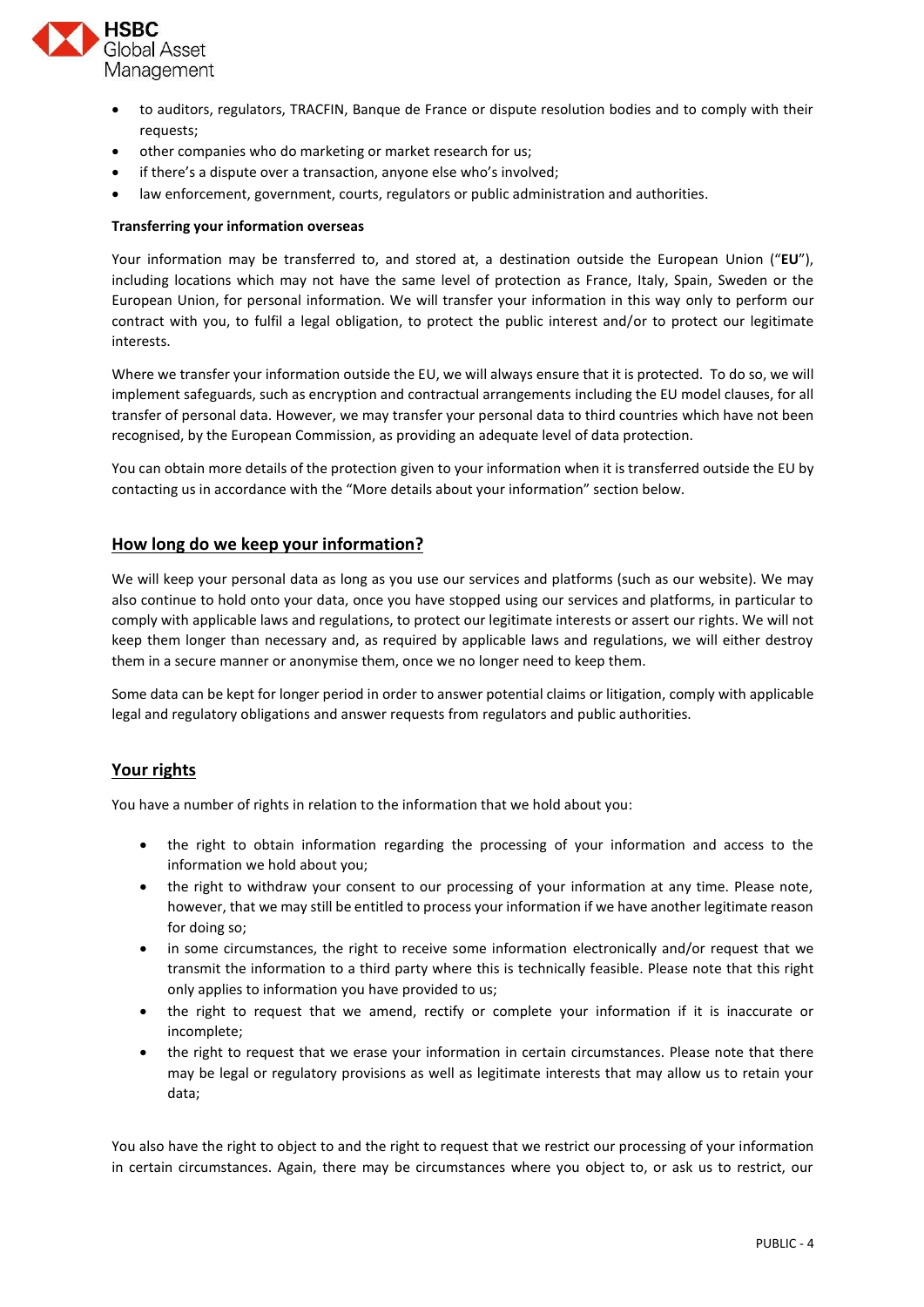

processing of your information but we have a legitimate interest to continue processing your information and / or to refuse that request.

You can exercise your rights by contacting us using the details set out in the "More details about your information" section below. You can find out more information about your rights on the CNIL website: https://www.cnil.fr. You also have the right to lodge a complaint in the Member State of your habitual residence, place of work or place of the alleged infringement of your right.

In France, you can lodge a complaint with the Commission Nationale de l'Informatique et des Libertés (please [click here](https://www.cnil.fr/fr/agir) or contact the CNIL at this address: CNIL - 3 Place de Fontenoy - TSA 80715 - 75334 Paris - Cedex 07 - France).

In Italy you can lodge a complaint with the Garante per la protezione dei dati personali (please [click here](http://www.gpdp.it/) or contact the GPDP at this address: GPDP - Piazza di Monte Citorio, 121 – 00186 Roma - Italy).

In Spain you can lodge a complaint with the Agencia Española de Protección de Datos (please [click here](https://sedeagpd.gob.es/sede-electronica-web/vistas/formSpam/spamDenuncia.jsf;jsessionid=3FC268F548C59FFD4F289FCC645855EA) or contact the AEPD at this address: AEPD - C/ Jorge Juan, 6 28001- Madrid - Spain).

In Sweden you can lodge a complaint with the Datainspektionen (please [click here](https://www.datainspektionen.se/) or contact the Datainspektionen at this address: Datainspektionen, Box 8114, SE-104 20 Stockholm, Sweden Office address: Drottninggatan 29, 5th floor, Stockholm, Sweden).

## **What do we expect from you?**

You are responsible for making sure the information you give us is accurate and up to date. And you must tell us if anything changes, as soon as possible.

**If you give us any personal information that does not relate to you (e.g. information about your financial adviser and/or your employees), you must obtain the necessary consent to disclose such personal information, tell them what information you have given to us, and make sure they agree we can use it as set out in this notice. You must also tell them how they can see what information we have about them and correct any mistakes.**

# **How do we keep your information secure?**

We implement internal technical and organisational measures to keep your information safe and secure which may include encryption, anonymisation and physical security measures. We require our staff and any third parties who carry out any work on our behalf to comply with appropriate compliance standards including obligations to protect any information and applying appropriate measures for the use and transfer of information.

# **More details about your information**

If you would like further information on the above, or to exercise your rights, please address questions, comments and requests to:

> **HSBC Global Asset Management (France)** Service Client 75419 Paris Cedex 08

Or our Data Protection Officer at:

**HSBC France – Délégué à la Protection des Données 103 Avenue des Champs Elysées – 75008 Paris**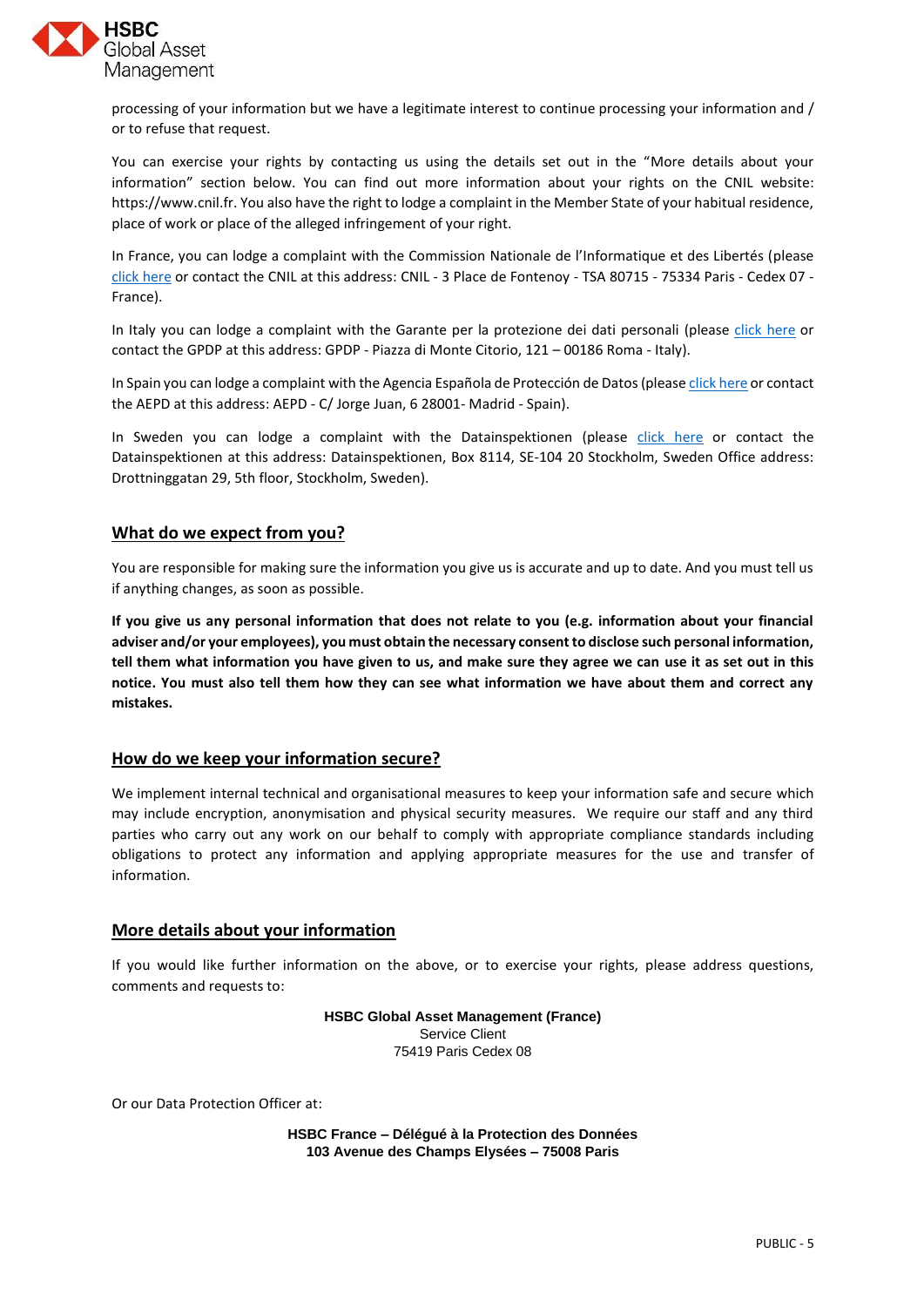

This Privacy Notice may be updated from time to time, please see the latest version here.

# **Appendix 1 – What are the purposes of our processing of your data?**

We will process your information for the following purposes:

- **1. Deliver our products and services, or process your transaction in order to meet your investment objectives:** We will use your information to provide you with our products and services and to process your transactions. We will do this in line with our legitimate interests, legal obligations and in order to perform our contract with you.
- **2. Compliance with Laws and Regulations**: comply with the law, or any relevant rules or regulations. This may include to help detect or prevent crime (including terrorism, money laundering and other financial crimes), filing of relevant reports to regulators, disclosing information to authorities, regulators or government agencies to fulfil our legal obligations. This processing is carried out to comply with legal obligations, because it is in the public interest or because it is in our legitimate interest to do.
- **3. Preventing and Detecting Crime:** We will use your information to take measures to prevent crime including fraud monitoring and mitigation and fraud risk management, carrying out customer due diligence, name screening, transaction screening and customer risk identification, in order to comply with our legal obligations, because this is in the public interest to carry out and assess risk in our legitimate interest. We may share your information with fraud agencies, law enforcement and other third parties where the law allows us to for the purpose of preventing or detecting crime. Additionally we may take steps along with other financial institutions to help prevent financial crime and manage risk where we have a legitimate interest or public interest to do so, such as where it is important to prevent or detect crime. We may be required to use your information to do this, even if you have asked us to stop using your information. That could include (among other things):
	- screening, intercepting and investigating any payments, instructions or communications you send or receive (including drawdown requests and application forms);
	- investigating who you're paying or who's paying you e.g. checks on payments in and out of your account;
	- passing information to fraud prevention agencies, if we think you've given us false or inaccurate information, or we suspect fraud;
	- combining the information we have about you with information from other HSBC companies;
	- checking whether the people or organisations you're paying or receiving payments from are who they say they are, and aren't subject to any sanctions.
- **4. Security and Business Continuity:** we take measures to aid business continuity, information security and we undertake physical security activities in order to fulfil our legal obligation and for internal risk strategy purposes as required in our legitimate interest.
- **5. Risk Management:** We will use your information to measure, detect and prevent the likelihood of financial, reputational, legal, compliance or customer loss. This includes credit risk, traded risk, operational risk & insurance risk. We will do this to fulfil our legal obligation and also because we have a legitimate interest in using your information for these purposes.
- **6. Product & Service Improvement:** We will use your information to identify possible service and product improvements (including profitability) by analysing information. The lawful basis for processing your information for this purpose is our legitimate interests.
- **7. Cookies:** When using any web-based applications, we will ask for your consent to our use of cookies. The lawful basis for processing your information for this purpose is consent. Please, [click here](http://www.assetmanagement.hsbc.co.uk/en/individual-investor/cookie-policy) to know more about our cookie policy.